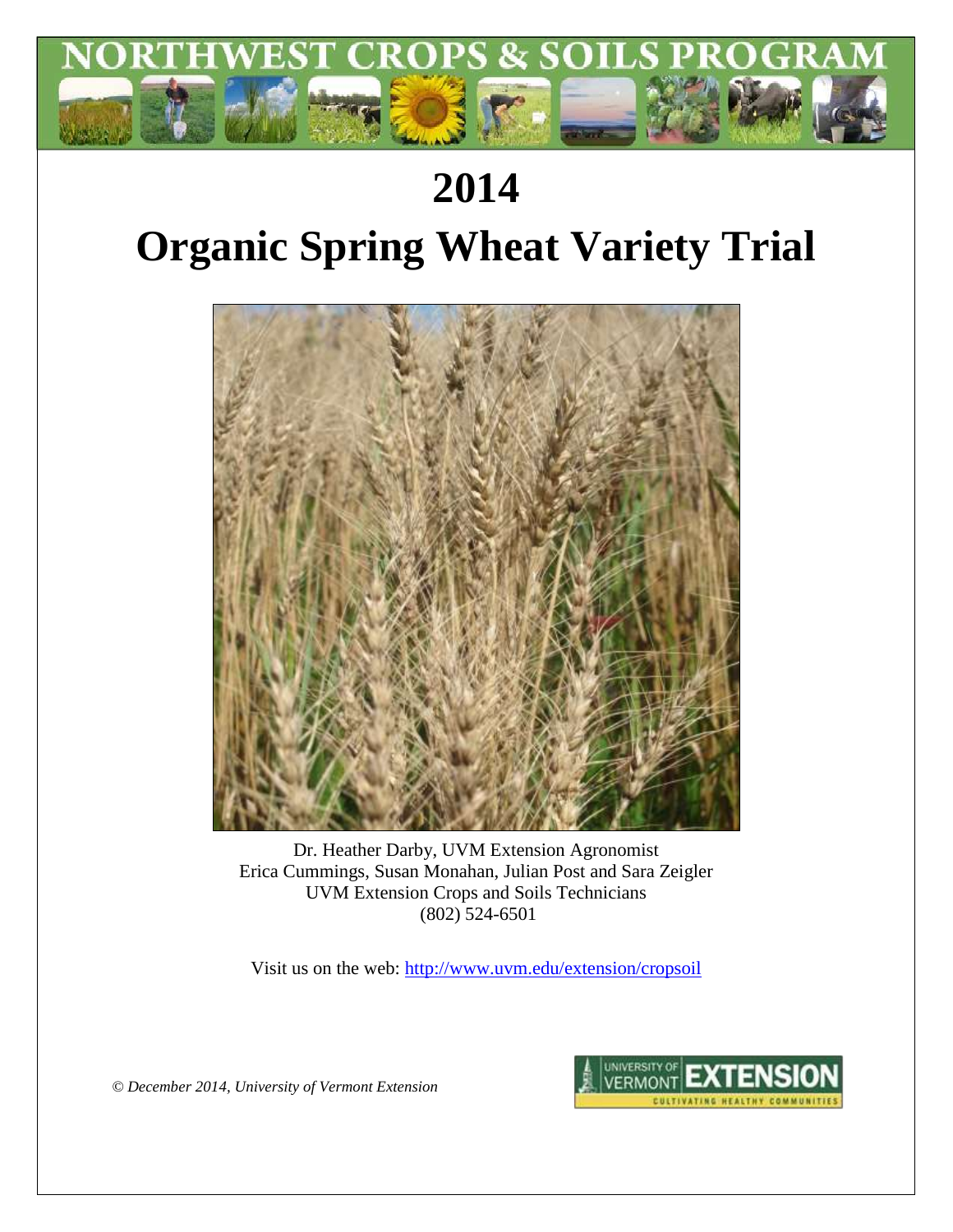#### **2014 ORGANIC SPRING WHEAT VARIETY TRIAL**

Dr. Heather Darby, University of Vermont Extension [Heather.Darby\[at\]uvm.edu](mailto:Heather.Darby@uvm.edu)

In 2014, the University of Vermont Extension Northwest Crops and Soils Program evaluated nineteen hard red spring wheat to determine which varieties thrive in organic systems. The trial was established at the Borderview Research Farm in Alburgh, Vermont. Several varieties that did not perform well in previous trial years were eliminated from the 2014 variety trial. Newly released varieties were also sought for evaluation.

## **MATERIALS AND METHODS**

The experimental plot design was a randomized complete block with four replications. Spring wheat varieties evaluated and their sources are listed in Table 1.

| <b>Spring Wheat</b><br><b>Varieties</b> | <b>Type†</b> | <b>Origin and Release Year:</b> | <b>Seed Source</b>                |  |  |  |
|-----------------------------------------|--------------|---------------------------------|-----------------------------------|--|--|--|
| <b>AC</b> Walton                        | HR           | AAFC, PEI, 1995                 | 2012 Saved trial seed, VT         |  |  |  |
| Advance                                 | <b>HR</b>    | <b>SDAES</b> , 2011             | South Dakota State University, SD |  |  |  |
| <b>Barlow</b>                           | HR           | <b>NDAES, 2009</b>              | North Dakota Foundation Seed      |  |  |  |
| Elign                                   | HR           | <b>NDAES, 2012</b>              | North Dakota Foundation Seed      |  |  |  |
| Faller                                  | <b>HR</b>    | <b>NDAES, 2007</b>              | Albert Lea Seed House, MN         |  |  |  |
| Forefront                               | <b>HR</b>    | SDAES, 2012                     | South Dakota State University, SD |  |  |  |
| Glenn                                   | HR           | <b>NDAES, 2005</b>              | Albert Lea Seed, MN               |  |  |  |
| Kaffé                                   | <b>SW</b>    | Semican, Canada                 | 2013 Saved trial seed, VT         |  |  |  |
| Magog                                   | <b>HR</b>    | Semican Inc.                    | Semican Atlantic Inc., Canada     |  |  |  |
| Megantic                                | HR           | SynAgri, 2008                   | 2013 Saved trial seed, VT         |  |  |  |
| Moka                                    | <b>HR</b>    | Semican, Canada                 | Semican Atlantic Inc., Canada     |  |  |  |
| Prevail                                 | HR           | SDAES, 2014                     | South Dakota State University, SD |  |  |  |
| Prosper                                 | <b>HR</b>    | NDAES & MAES, 2012              | Albert Lea Seed, MN               |  |  |  |
| <b>RB07</b>                             | HR           | MAES, 2007                      | Minnesota Foundation Seed         |  |  |  |
| Sy Rowyn                                | HR           | Sygenta Seeds Inc., 2013        | 2013 Saved trial seed, VT         |  |  |  |
| Sy Soren                                | <b>HR</b>    | Agripro Syngenta, 2011          | Albert Lea Seed House, MN         |  |  |  |
| Tom                                     | HR           | <b>MAES, 2008</b>               | 2012 Saved trial seed, VT         |  |  |  |
| Velva                                   | <b>HR</b>    | <b>NDAES</b> , 2011             | North Dakota Foundation Seed      |  |  |  |
| Yorkton                                 | HR           | Western Canada, 2013            | Semican, Canada                   |  |  |  |

**Table 1. Nineteen spring wheat varieties trialed in Alburgh, VT.**

 $\dagger$  HR = hard red, SW = soft white $\ddagger$  Year of release was not always available. Abbreviations: ACRS = Agriculture Canada Research Station, AAFC = Agriculture and Agri-Food Canada, MAES = Minnesota Agricultural Experiment Station, NDAES = North Dakota Agricultural Experiment Station, NPSAS = Northern Plains Sustainable Agriculture Society, PEI = Prince Edward Island, SDAES = South Dakota Agricultural Experiment Station, NDSU = North Dakota State University, SWP = Saskatchewan Wheat Pool, ARD = Agricultural Research and Development.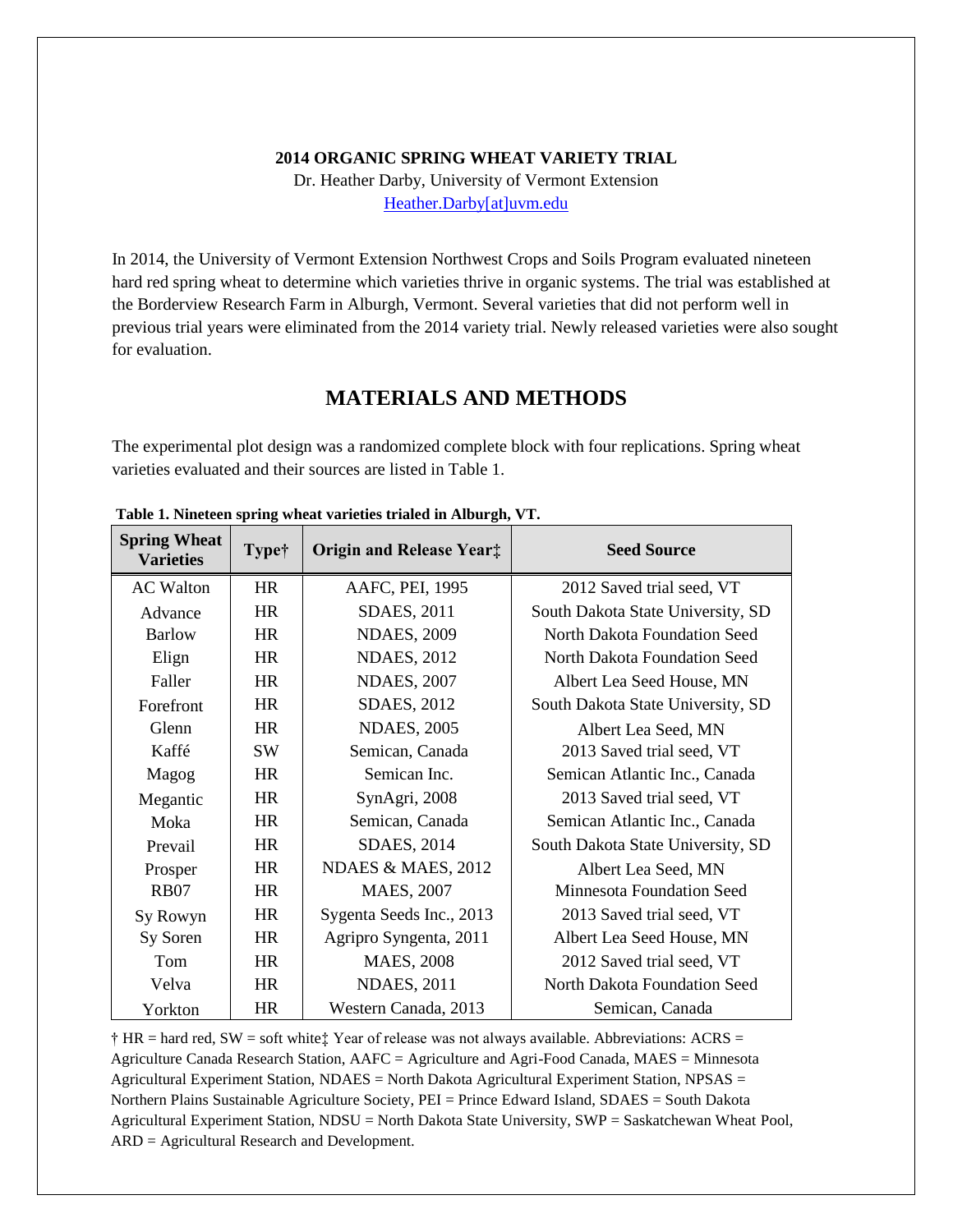The seedbed at the Alburgh location was prepared by conventional tillage methods. All plots were managed with practices similar to those used by producers in the surrounding areas (Table 2). The previous crop planted at the site was sod. In April 2014, the field was disked and spike tooth harrowed to prepare for planting. The plots were seeded with a Great Plains NT60 Cone Seeder on 25-Apr at a seeding rate of 125 lbs  $ac^{-1}$  (Image 1). Plot size was 5'x 20'.

| <b>Trial Information</b>      | Spring wheat variety trial     |  |  |  |
|-------------------------------|--------------------------------|--|--|--|
| <b>Location</b>               | Borderview Research Farm       |  |  |  |
|                               | Alburgh, VT                    |  |  |  |
| Soil type                     | Benson rocky silt loam         |  |  |  |
| <b>Previous crop</b>          | Sod                            |  |  |  |
| <b>Row spacing (in)</b>       | 6                              |  |  |  |
| Seeding rate (lbs $ac^{-1}$ ) | 125                            |  |  |  |
| <b>Replicates</b>             | 4                              |  |  |  |
| <b>Planting date</b>          | $25-Apr$                       |  |  |  |
| Harvest date                  | $8-Aug$                        |  |  |  |
| Harvest area (ft)             | $5 \times 20$                  |  |  |  |
| <b>Tillage operations</b>     | Fall plow, spring disk & spike |  |  |  |
|                               | tooth harrow                   |  |  |  |

**Table 2. General plot management of the spring wheat trial.**

On 2-Jun, wheat populations were determined by taking three, 1 foot counts per plot.

Flowering dates of the wheat were recorded, when at least 50% of the spikes were in bloom. Throughout the growing season other pertinent observations such as disease and wheat development were recorded. Disease incidence was noted but severity not recorded.

Grain plots were harvested in Alburgh with an Almaco SPC50 plot combine on 8-Aug, the harvest area was 5' x 20' (Image 2). Prior to harvest, plant heights were measured excluding the awns. A visual estimate of the percentage of lodged plants and the severity of lodging was recorded based on a visual rating with a  $0 - 5$ scale, where 0 indicates no lodging and 5 indicates severe lodging and a complete crop



**Image 1. Seeding spring wheat variety trial, Alburgh, VT, 2014.**

loss. In addition, grain moisture, test weight, and yield were calculated.

Following harvest, seed was cleaned with a small Clipper cleaner (A.T. Ferrell, Bluffton, IN). An approximate one pound subsample was collected to determine quality. Quality measurements included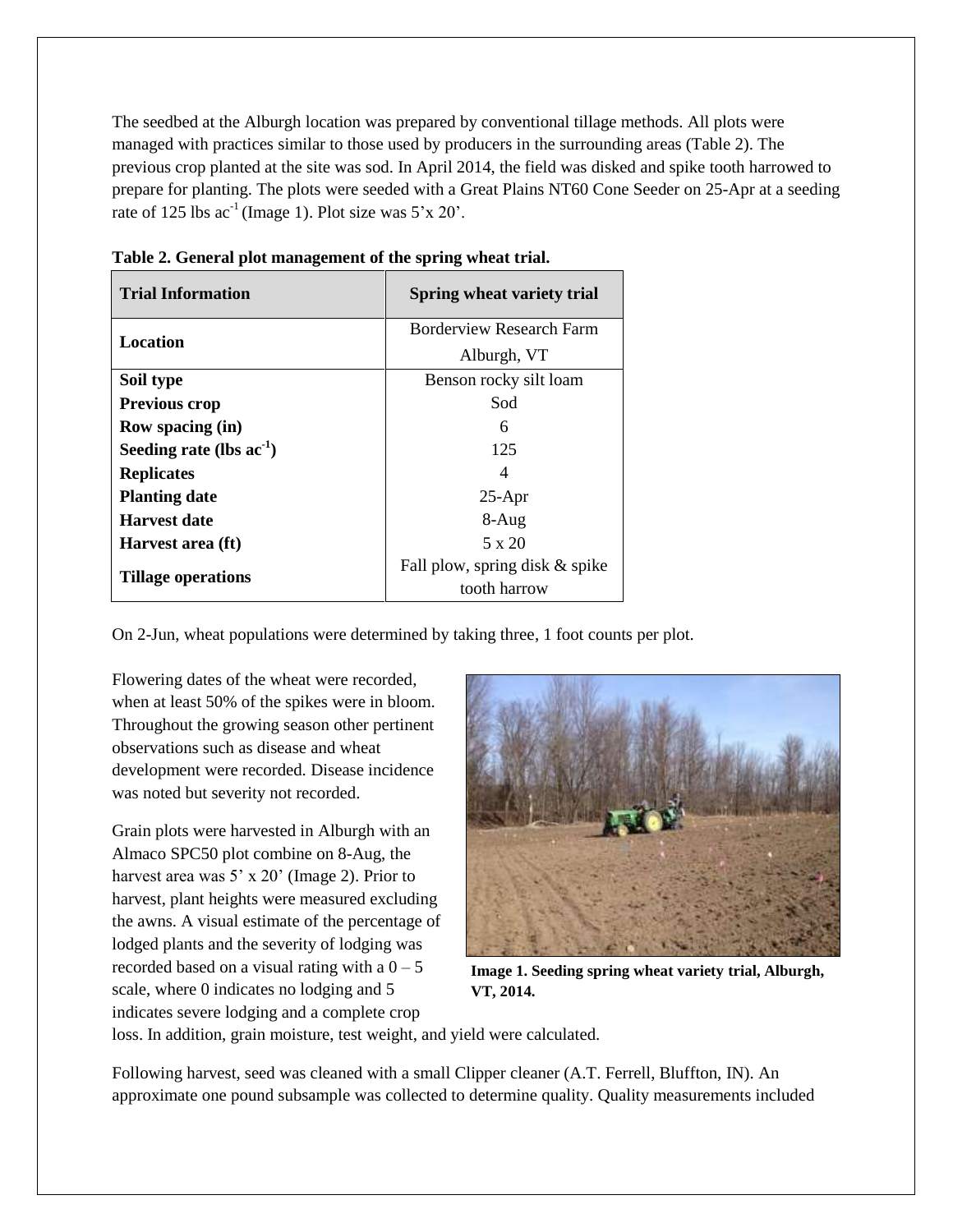standard testing parameters used by commercial mills. Test weight was measured by the weighing of a known volume of grain. Generally the heavier the wheat is per bushel, the higher baking quality. The acceptable test weight for bread wheat is 56-60 lbs per bushel. Once test weight was determined, the samples were then ground into flour using the Perten LM3100 Laboratory Mill. At this time flour was evaluated for its protein content, falling number, and mycotoxin levels. Grains were analyzed for protein content using the Perten Inframatic 8600 Flour Analyzer. Grain protein affects gluten strength and loaf volume. Most commercial mills target 12-15% protein. Protein was calculated on a 12% moisture and 14% moisture basis. The determination of falling number (AACC Method 56-81B, AACC Intl., 2000) was measured on the Perten FN 1500 Falling Number Machine. The falling number is related to the level of sprout damage that has occurred in the grain. It is measured by the time it takes, in seconds, for a stirrer to fall through a slurry of flour and water to the bottom of the tube. Falling numbers greater than 350 indicate low enzymatic activity and sound quality wheat. A falling number lower than 200 indicates high enzymatic activity and poor quality wheat. Deoxynivalenol (DON) analysis was analyzed using Veratox DON 5/5 Quantitative test from the NEOGEN Corp. This test has a detection range of 0.5 to 5 ppm. Samples with DON values greater than 1 ppm are considered unsuitable for human consumption.

All data was analyzed using a mixed model analysis where replicates were considered random effects. The LSD procedure was used to separate cultivar means when the F-test was significant ( $P < 0.10$ ). There were significant differences among the two locations for most parameters and therefore data from each location is reported independently.

Variations in yield and quality can occur because of variations in genetics, soil, weather, and other growing conditions. Statistical analysis makes it possible to determine whether a difference among varieties is real or whether it might have occurred due to other variations in the field. At the bottom of each table a LSD value is presented for each variable (e.g. yield). Least Significant Differences at the 10% level of probability are shown. Where the difference between two varieties within a column is equal to or greater than the LSD value at the bottom of the column, you can be sure in 9 out of 10 chances that there is a real difference between the two varieties. In the example below, variety A is significantly different from variety C, but not from variety B. The difference between A and B is equal to 725, which is less than the LSD value of 889. This means that these varieties did not differ in yield. The difference between A and C is equal to 1454, which is greater than the LSD value of 889. This means that the yields of these varieties were significantly different from one another. The asterisk indicates that variety B was not significantly lower than the top yielding variety.

| <b>Variety</b> | Yield |
|----------------|-------|
| A              | 3161  |
| B              | 3886* |
| C              | 4615* |
| LSD            | 889   |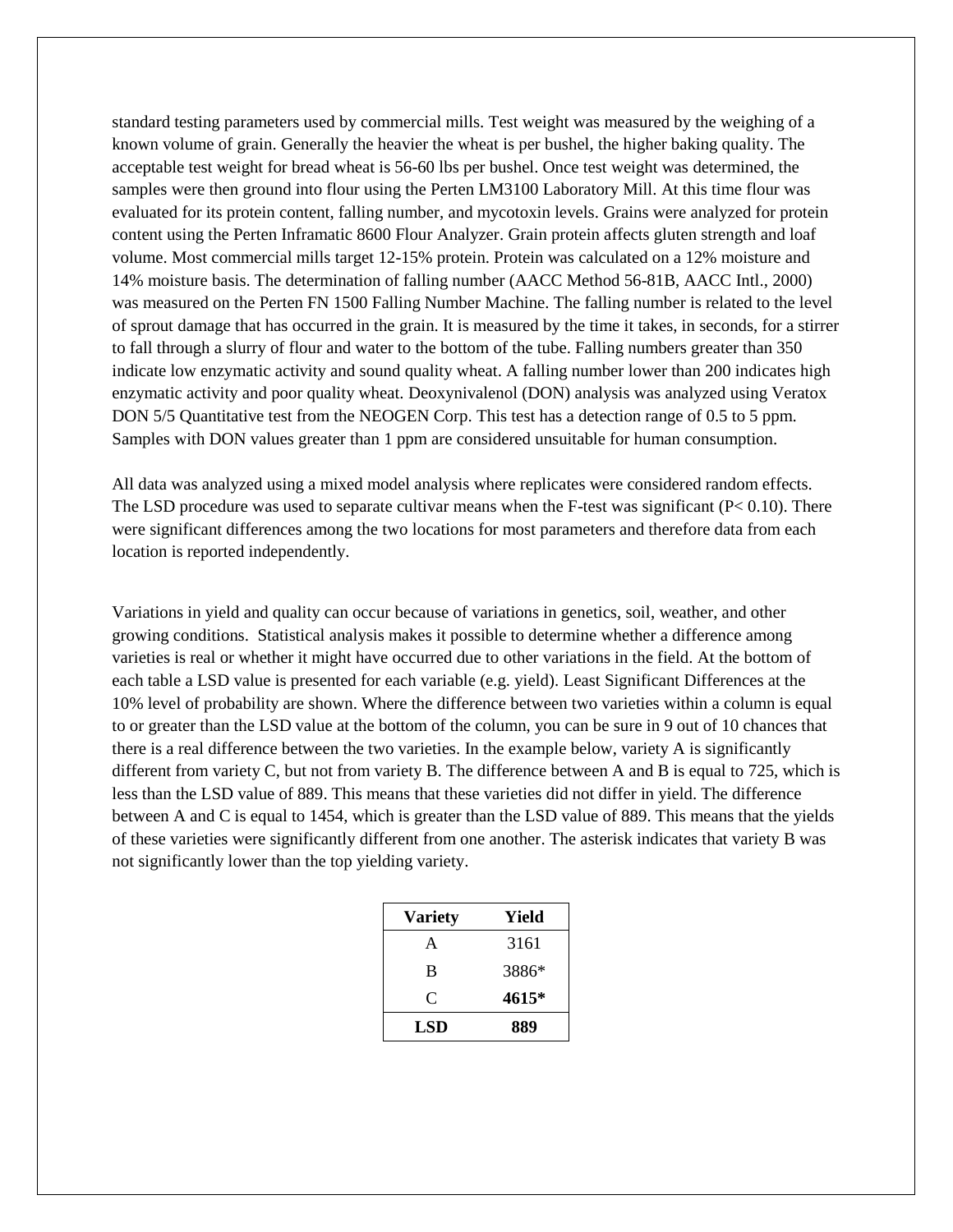## **RESULTS**

Seasonal precipitation and temperature recorded at weather stations in close proximity to the 2014 site are shown in Table 3. The growing season this year was marked by lower than normal temperatures in April, July, and August and higher than normal rainfall throughout the growing season (Apr-Aug). From April to August, there was an accumulation of 4510 Growing Degree Days (GDDs) in Alburgh which is 53 GDDs below the 30 year average.

| Alburgh, VT                       | April   | May  | June | July    | August  |
|-----------------------------------|---------|------|------|---------|---------|
| Average temperature $(^{\circ}F)$ | 43.0    | 57.4 | 66.9 | 69.7    | 67.6    |
| Departure from normal             | $-1.80$ | 1.00 | 1.10 | $-0.90$ | $-1.20$ |
|                                   |         |      |      |         |         |
| Precipitation (inches)            | 4.34    | 4.90 | 6.09 | 5.15    | 3.98    |
| Departure from normal             | 1.52    | 1.45 | 2.40 | 1.00    | 0.07    |
|                                   |         |      |      |         |         |
| Growing Degree Days (base 32°F)   | 330     | 789  | 1041 | 1171    | 1108    |
| Departure from normal             | $-53.9$ | 32.8 | 27.3 | $-26.9$ | $-30.9$ |

**Table 3. Temperature and precipitation summary for Alburgh, VT, 2014.**

Based on weather data from a Davis Instruments Vantage Pro2 with WeatherLink data logger. October data represents weather recorded through the last corn harvest, 14-Oct 2014. Historical averages are for 30 years of NOAA data (1981-2010) from Burlington, VT.

#### **Spring Wheat Growth and Development:**

During the 2014 growing season, several observations and measurements were recorded on spring wheat development. The majority of the varieties were in full bloom by 2-Jul. In general, there was minimal bird damage and lodging. Overall there was moderate to high weed pressure.

Several foliar diseases were observed during wheat development including; Powdery Mildew (*Erysiphe graminis f. sp. Tritici*), Ascochyta Leaf Spot (*Didymella exitialis*), and Leaf Rust (*Puccinia recondite*) (data not shown). Foliar diseases reduce photosynthetic leaf area, use nutrients, and increase respiration and transpiration within colonized host tissues. The diseased plant typically exhibits reduced vigor, growth and seed fill. The earlier occurrence, greater degree of host susceptibility, and longer duration of conditions favorable for disease development will increase the yield loss.

Loose smut caused by the fungus*, Ustilago tritici*, was observed at both locations. In Alburgh, five varieties, Yorkton, Barlow, Velva, Sy Soren, and Sy Rowyn, had infected plants (data not shown). The loose smut fungus is carried as dormant mycelium within healthy-looking seed and is spread by planting infected seed. A smut-infected seed or plant cannot be distinguished from an uninfected one until the head starts to emerge. The disease is most obvious just after the time of heading by the characteristic dusty black appearance of diseased heads. The spores are dispersed by the wind during wheat flowering and can infect healthy plants.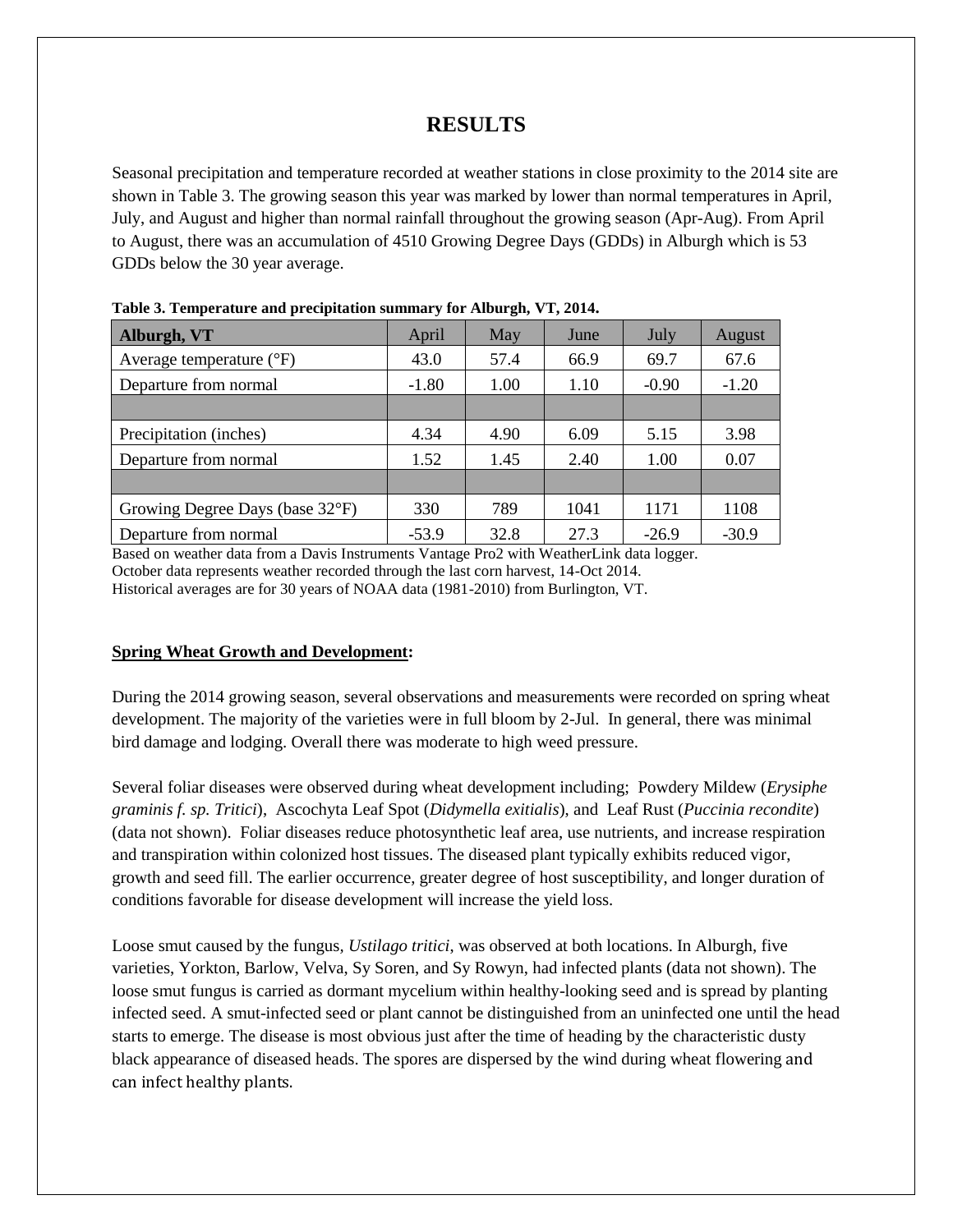In thirteen of the 19 varieties trialed, bleached grain heads were observed which is associated with the presence of *Fusarium* head blight (data not shown). In the Northeast, *Fusarium* head blight (FHB) is predominantly caused by the species *Fusarium graminearum*. This disease is very destructive and causes yield loss, low test weights, low seed germination and contamination of grain with mycotoxins. A vomitoxin called deoxynivalenol (DON) is considered the primary mycotoxin associated with FHB. The spores are usually transported by air currents and can infect plants at flowering through grain fill. Eating

contaminated grain greater than 1ppm poses a health risk to both humans and livestock.

Plant populations were significantly different between varieties (Table 4). The variety with the highest plant population per square meter was RB07, 468  $m^2$ , and Sy Rowyn had the lowest plant population at  $264 \text{ m}^2$ . Plant heights were significantly different among varieties. The mean plant height was 32.8 inches. The soft white variety Kaffé was the tallest variety measuring 41.1 inches. Other tall varieties included; Megantic (39.8 in.), AC Walton (38.5 in.), and Magog (37.9 in.). Many organic farmers prefer to grow varieties that are tall as they generally have better weed suppressive capabilities.



*Triangue 2. Spring wheat variety trial harvest, Alburgh,* **VT.**

#### **Table 4. Plant populations and heights of the 19 spring wheat varieties trialed, Alburgh, VT, 2014**

| <b>Variety</b>   | <b>Plant</b><br>population | <b>Plant</b><br>height |  |  |
|------------------|----------------------------|------------------------|--|--|
|                  | m <sup>2</sup>             | inches                 |  |  |
| <b>AC Walton</b> | 343                        | 38.5*                  |  |  |
| Advance          | 378                        | 25.7                   |  |  |
| <b>Barlow</b>    | 407*                       | 32.3                   |  |  |
| Elign            | 429*                       | 31.3                   |  |  |
| Faller           | 366                        | 32.5                   |  |  |
| Forefront        | 423*                       | 33.7                   |  |  |
| Glenn            | 380                        | 33.6                   |  |  |
| Kaffe            | 321                        | $41.1*$                |  |  |
| Magog            | $430*$                     | 37.9*                  |  |  |
| Megantic         | 294                        | 39.8*                  |  |  |
| Moka             | 346                        | 37.2                   |  |  |
| Prevail          | 344                        | 31.8                   |  |  |
| Prosper          | $421*$                     | 29.6                   |  |  |
| <b>RB07</b>      | 468*                       | 32.1                   |  |  |
| Sy Rowyn         | 264                        | 27.2                   |  |  |
| Sy Soren         | 418*                       | 25.5                   |  |  |
| Tom              | 386*                       | 31.7                   |  |  |
| Velva            | 296                        | 28.7                   |  |  |
| Yorkton          | 341                        | 32.9                   |  |  |
| LSD(0.10)        | 84                         | 3.59                   |  |  |
| Trial Mean       | 371                        | 32.8                   |  |  |

#### **Spring Wheat Yields and Quality:**

Varieties differed significantly in yield and quality (Table 5 and 6). The 2014 yields were lower than those in 2013 and 2012. The mean yield 1686 lbs  $ac^{-1}$ , 203 lbs  $ac^{-1}$  less than the average yield in 2013 and 1703 lbs  $ac^{-1}$  less than 2012 (Figure 1).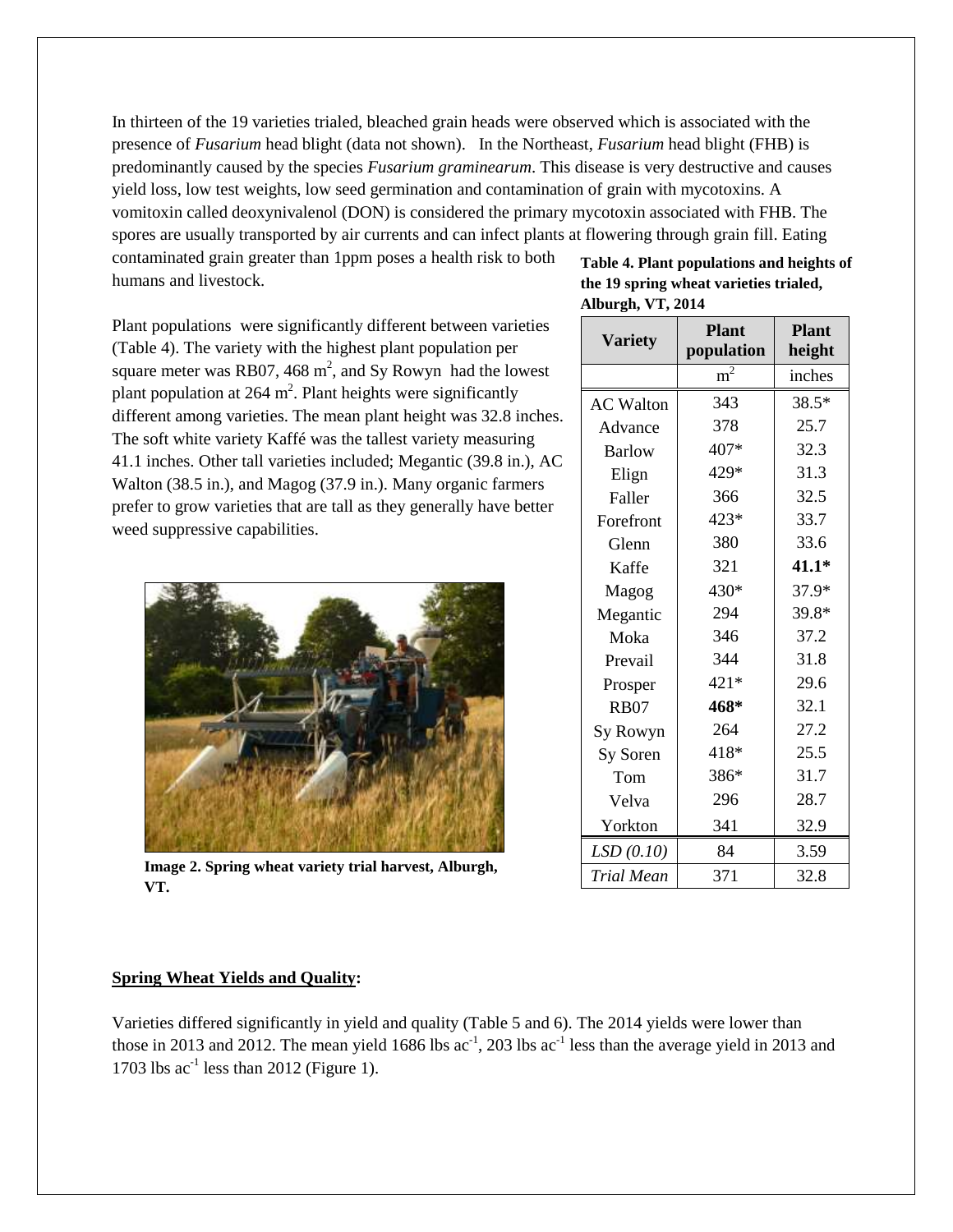

**Figure 1. Spring wheat variety trials mean yield comparison for 2012-2014, Alburgh, VT**.

The highest yielding variety was Faller  $(2512 \text{ lbs } ac^{-1})$  (Table 5 and Figure 2). Other top yielding varieties include AC Walton, Kaffé, Forefront and RB07. The lowest yielding variety was Advance (986 lbs  $ac^{-1}$ ). The variety with the lowest moisture at the time of harvest was Megantic (17.7%). All of the varieties had to be dried down to below 14% moisture, necessary for optimal grain storability. Forefront had the highest test weight of 56.0 lbs bu<sup>-1</sup>. Eighteen of the 19 spring wheat varieties trialed did not reach the optimal 56 to 60 lb  $bu^{-1}$  test weight for wheat.

| varieties, Alburgh, VT, 2014. |                                    |                            |                               |  | Alburgh, VT, 2014. |                                              |                                              |                                               |            |
|-------------------------------|------------------------------------|----------------------------|-------------------------------|--|--------------------|----------------------------------------------|----------------------------------------------|-----------------------------------------------|------------|
| <b>Variety</b>                | <b>Yield</b><br>@13.5%<br>moisture | <b>Harvest</b><br>moisture | <b>Test</b><br>weight         |  | <b>Variety</b>     | <b>Crude</b><br>protein<br>@ 12%<br>moisture | <b>Crude</b><br>protein<br>@ 14%<br>moisture | <b>Falling</b><br>number<br>@ 14%<br>moisture | <b>DON</b> |
|                               | $\text{lbs}$ ac <sup>-1</sup>      | $\%$                       | $\text{lbs}$ bu <sup>-1</sup> |  |                    | $\%$                                         | $\%$                                         | seconds                                       | ppm        |
| <b>AC</b> Walton              | 2302*                              | 20.6                       | 52.3                          |  | <b>AC</b> Walton   | 13.1                                         | 12.8                                         | 295                                           | $0.60*$    |
| Advance                       | 986                                | 19.7                       | 53.8                          |  | Advance            | 13.7                                         | 13.4                                         | 292                                           | 2.57       |
| Barlow                        | 1791                               | 19.3                       | 54.8*                         |  | Barlow             | 14.9                                         | 14.6                                         | 246                                           | 3.20       |
| Elign                         | 1543                               | 19.5                       | 54.6                          |  | Elign              | 14.7                                         | 14.3                                         | 290                                           | $1.00*$    |
| Faller                        | $2512*$                            | 19.6                       | 54.0                          |  | Faller             | 12.7                                         | 12.4                                         | 354                                           | $0.80*$    |
| Forefront                     | $2116*$                            | $17.7*$                    | $56.0*$                       |  | Forefront          | 14.9                                         | 14.6                                         | 312                                           | $0.47*$    |
| Glenn                         | 1118                               | 19.0                       | 54.4                          |  | Glenn              | $16.4*$                                      | $16.0*$                                      | 238                                           | 1.87       |
| Kaffe                         | 2127*                              | 20.0                       | 53.8                          |  | Kaffe              | 12.6                                         | 12.3                                         | 299                                           | $1.37*$    |
| Magog                         | 1791                               | 19.6                       | 54.0                          |  | Magog              | 13.8                                         | 13.5                                         | 409*                                          | $0.60*$    |
| Megantic                      | 1351                               | $17.7*$                    | $55.5*$                       |  | Megantic           | 13.8                                         | 13.4                                         | 378*                                          | $0.97*$    |

| Table 5. Harvest data of the 19 spring wheat |  |
|----------------------------------------------|--|
| varieties, Alburgh, VT, 2014.                |  |

Table 6. Quality results of the 19 spring wheat trialed in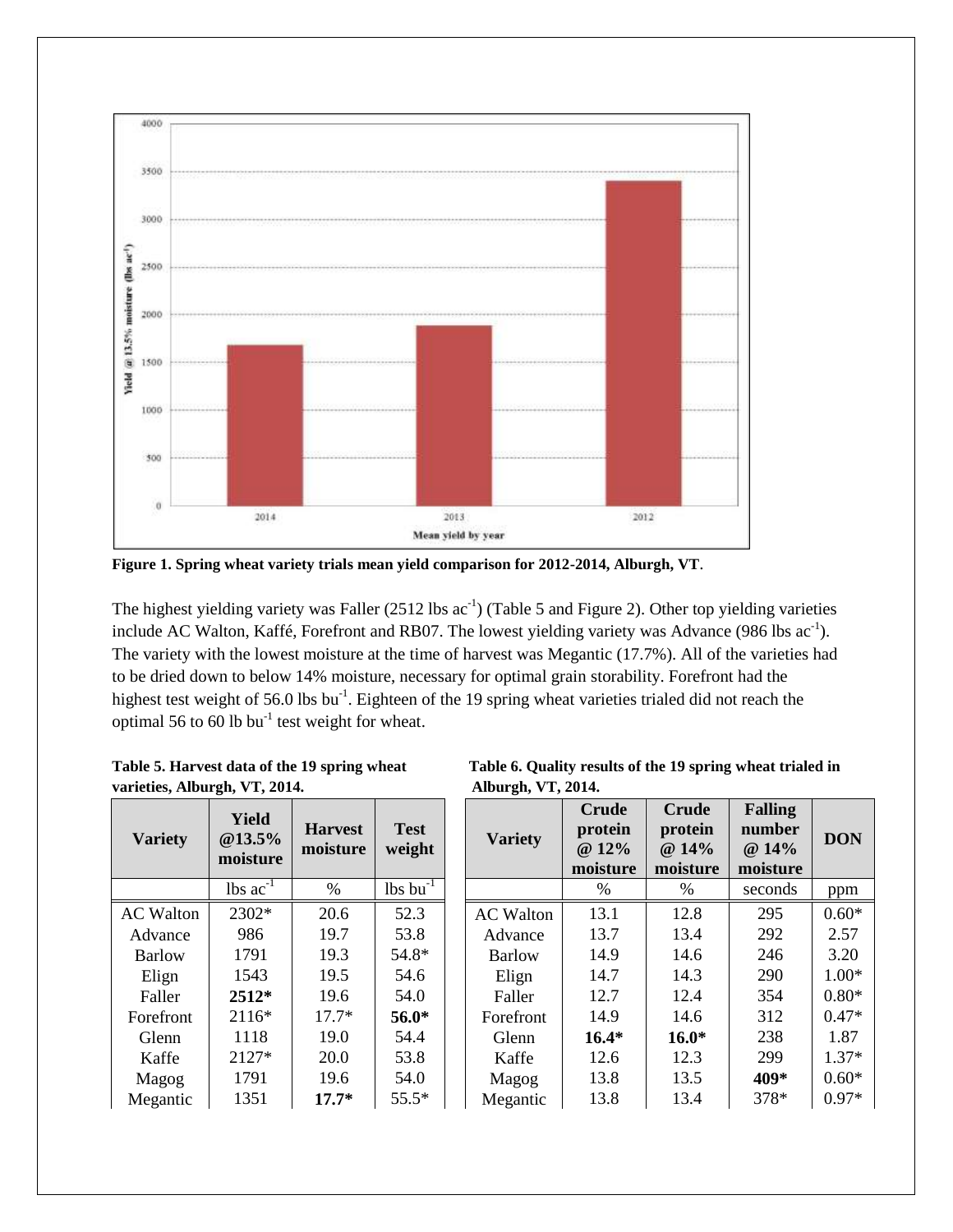| Moka              | 1791  | 20.3    | $55.0*$ | Moka        | 13.9 | 13.6 | $392*$ | $0.67*$ |
|-------------------|-------|---------|---------|-------------|------|------|--------|---------|
| Prevail           | 1894  | $18.1*$ | 54.1    | Prevail     | 14.3 | 14.0 | 360    | 2.23    |
| Prosper           | 1878  | 20.0    | 53.8    | Prosper     | 13.0 | 12.7 | 378*   | $1.00*$ |
| R <sub>B</sub> 07 | 2047* | 19.4    | 53.5    | <b>RB07</b> | 14.9 | 14.6 | 332    | $1.30*$ |
| Sy Rowyn          | 1243  | 18.3*   | $55.1*$ | Sy Rowyn    | 14.2 | 13.9 | 398*   | $0.63*$ |
| Sy Soren          | 1368  | 19.0    | 54.4    | Sy Soren    | 15.3 | 15.0 | 341    | $1.07*$ |
| Tom               | 1613  | 19.5    | 54.4    | Tom         | 14.3 | 13.9 | 395*   | $1.37*$ |
| Velva             | 1264  | 19.6    | 51.3    | Velva       | 14.3 | 14.0 | 262    | 5.27    |
| Yorkton           | 1298  | 19.0    | 54.4    | Yorkton     | 15.5 | 15.2 | $376*$ | $0.30*$ |
| LSD(0.10)         | 528   | 0.68    | 1.32    | LSD(0.10)   | 0.72 | 0.70 | 41.9   | 1.30    |
| Trial Mean        | 1686  | 19.2    | 54.2    | Trial Mean  | 14.2 | 13.9 | 334    | 1.44    |

Values shown in bold are of the highest value or top performing.

\* Wheat varieties that are not significantly different than the top performing variety in a column are indicated with an asterisk.



**Figure 2. Yield and protein concentrations of 19 spring wheat varieties, Alburgh, VT.** Varieties with the same letter did not differ significantly.

The common measures used by commercial mills to evaluate wheat quality are: grain protein, falling number, test weight, and mycotoxin (DON) content. The variety with the highest protein content was Glenn (16.4% at 12% moisture) (Table 6 and Figure 1). All varieties had protein levels that met or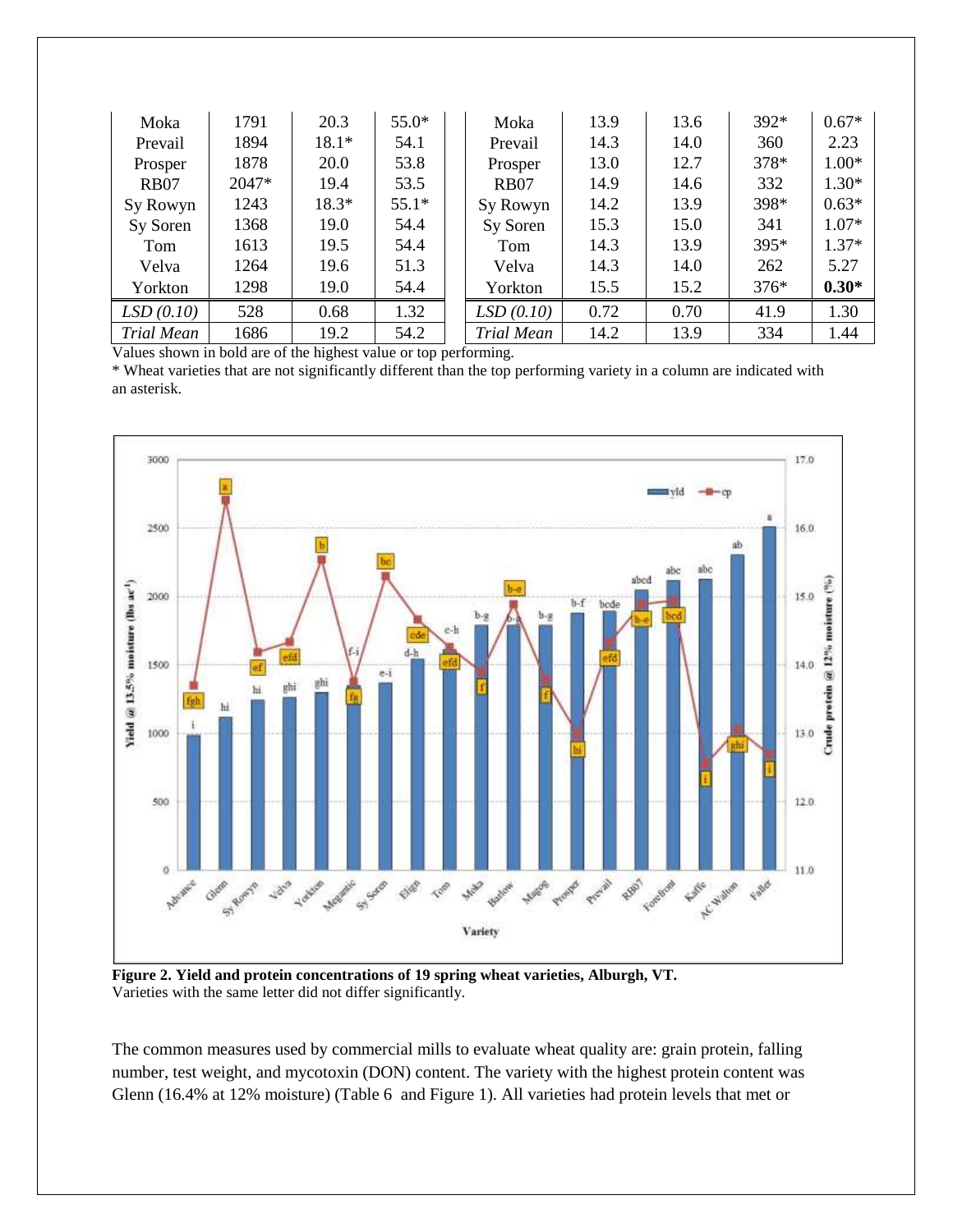exceeded industry standards of 12-14%. Seventeen of the 19 varieties trialed had falling numbers that were above 250 seconds. The highest falling number was Magog (409 seconds). Other varieties with high falling numbers include; Sy Rowyn, Tom, Moka, Meganitc, Propser, and Yorkton. All varieties, except for Glenn and Barlow, had acceptable protein and falling number levels based on mill standards. The concentration of DON in spring wheat varieties varied greatly in 2014 (Table 6; Figure 2). Nine of the 19 spring wheat varieties trialed were above the FDA's 1ppm limit. The lowest DON level in Alburgh was Yorkton (0.30 ppm). Additional varieties below 1ppm include: Forefront, Magog, AC Walton, Sy Rowyn, Moka, Faller, Megantic, Elign, and Prosper.



**Figure 2. Deoxynivalenol (DON) concentrations of 19 spring wheat varieties, Alburgh, VT.** Varieties with the same letter did not differ significantly.

## **DISCUSSION**

It is important to remember that the results only represent one year of data. 2014 was another challenging growing season. The prolonged cool and wet spring delayed wheat planting and impacted stand establishment and plant tillering. This could help explain the increase in weed pressure which could have contributed to the reduction in grain yields this season. The below average temperatures, and above average rainfall, persisted throughout the growing season which resulted in delayed wheat development and dry down. Although weather conditions have varied across years, some varieties such as AC Walton, Faller, and Forefront consistently outperform other varieties in yield. Interestingly, DON levels were not nearly as high as they were in 2013. Ten varieties were at or below the 1ppm FDA recommend limit for